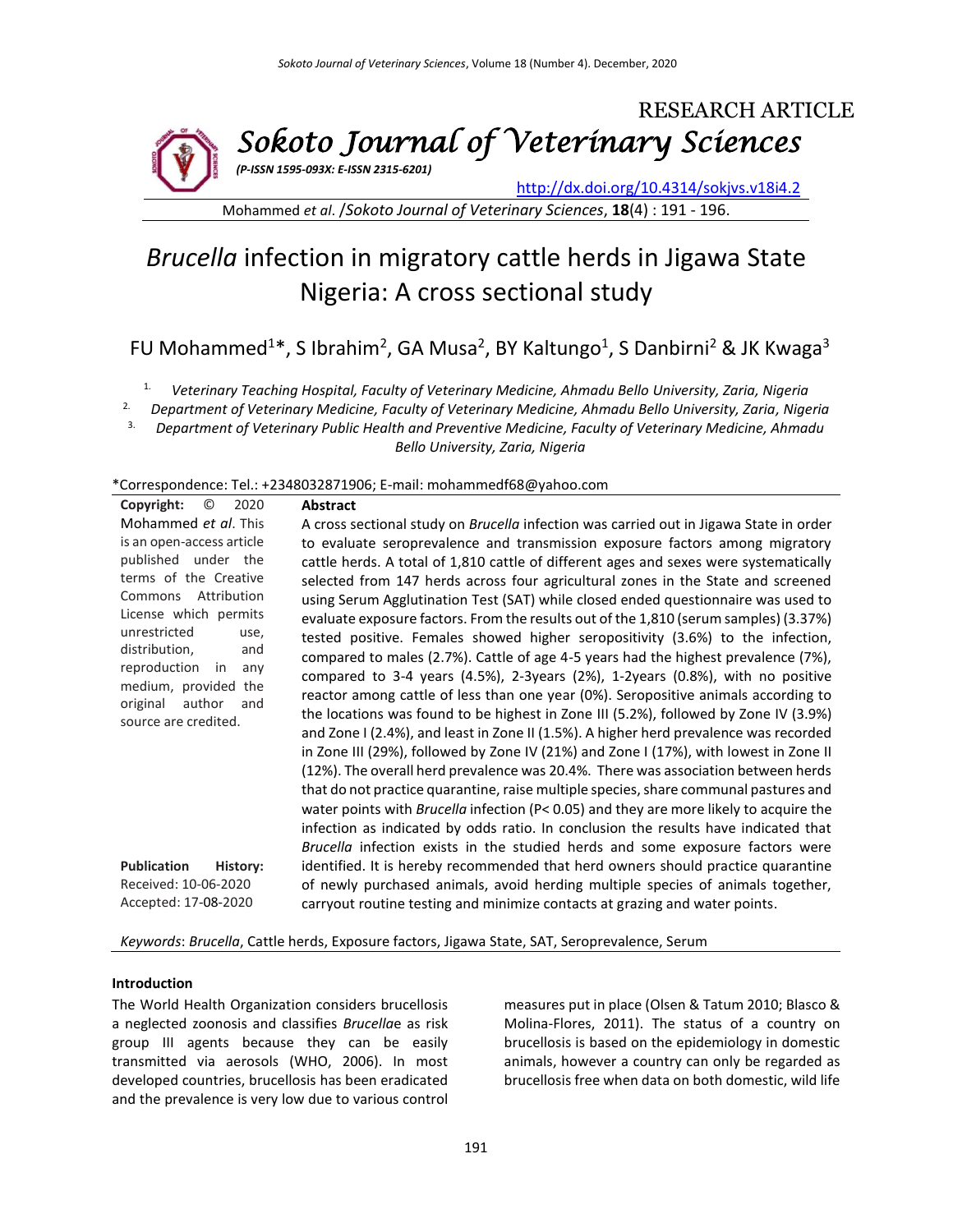and marine animals have been documented (Nymo *et al*., 2011).

Brucellosis can cause serious economic loss to the livestock industry and usually in some parts of Africa the disease goes unnoticed (Unger, 2002). Studies have shown that settling of migratory herds and increased contacts between infected nomadic herds and susceptible intensive commercial or settled semiintensive herds enhances the spread of *Brucella* infection (Bakari, 2010).

Livestock husbandry is one of the mainstays of agricultural activities in Jigawa State, Nigeria. Reports on problems and prospects of the livestock sub-sector for the year 2013 indicated that the State had a cattle population of about 1.2 million heads (LCR, 2013). Diagnostic survey report by Jigawa Agricultural and Rural Development Authority (JARDA, 2001) indicated that almost every rural household in the State keeps either cattle, sheep, goat, donkey or poultry which provide source of income in terms of milk and meat or farm services (draft power).

Traditionally, livestock are managed under extensive and semi-intensive husbandry systems in the State with several of the cattle migrating to the south and middle belt of Nigeria in search of pastures during dry season (JARDA, 2001). Documented reports have shown that cattle movement, mixing and sharing of grazing points are very important factors that contribute to the epidemiology of brucellosis (Kadohiri *et al*., 1997).

Incidences of abortion and losses in cattle herds have been reported at pastoralist herds over the years in the State which were tentatively diagnosed as brucellosis and other infectious diseases, with no investigations to ascertain the actual causes (JRI, 2013). There is hence the need to carry out this study in order to determine the seroprevalence in migratory herds and also assess exposure factors in order to suggest control measures.

#### **Materials and Methods**

#### *The study area*

Jigawa State lies between latitude  $10^{\circ}57'$ N and  $13^{\circ}$ 03'N and longitude 8°08'E and 10°37'E and covers a total land area of about 22,410 sq.km. The State has 27 Local Government areas with an estimated cattle population of about 1.2 million heads (LCR, 2013). According to JARDA (2001), the State is divided into four agricultural zones comprising of Zone I (Birnin kudu), Zone II (Gumel), Zone III (Hadejia) and Zone IV (Kazaure). Based on vegetation and precipitation Zone 1 and Zone III lie within the Guinea savannah with an annual rainfall of about 800 -1000mm. Zones II and IV lie within the Sudan savannah with an annual precipitation of about 300mm- 600mm (JRI, 2001)]. The mean annual temperature in the State is about 25℃ in the coolest month and 39℃ in the hottest month (JRI, 2001).

#### *Collection of samples*

Blood samples were collected from 1,810 cattle of different ages and sexes randomly selected from 147 herds in the four agricultural zones of Jigawa State. From each animal, using sterile 20ml syringe and 18G needle, 10 milliliters of blood was collected from the jugular vein and was transferred into sterile vacutainer bottles without anticoagulant and kept in slanting position to enable decanting of sera. The sera were transported on ice to the Bacterial Zoonosis Laboratory A.B.U Zaria for processing and were screened for the presence of *Brucella* antibodies using Serum Agglutination Test (SAT) as described by Alton *et al.* (1975) and OIE Manual (2002). Closed ended questionnaires were also administered to each herd owner from the 147 participating herds in order to assess factors responsible for transmission of *Brucella* infection in the selected herds.

The Serum agglutination antigen used in this study was obtained from Central Veterinary Laboratory, Weybridge, UK.

#### *Procedure for serum agglutination test*

Five tubes were arranged serially per sample. The first step in the procedure involves addition of 0.8 ml of phenol-saline into the first tube and 0.5 ml into the remaining four tubes using a microtiter pipette. This was then followed by addition of 0.2 ml of the serum to be tested in to the first tube and was mixed thoroughly with the phenol-saline without frothing. Thereafter 0.5 ml was carried over to the second tube from which after mixing, 0.5 ml was transferred to the third tube and the process continued to the 5th tube from which after mixing 0. 5ml of the serum dilution was discarded. To each tube 0.5 ml of the antigen diluted in 1:10 was added and mixed thoroughly which resulted to a serum dilution of 1:10 1:20 1:40 1:80, 1:160 and the tubes were then incubated at 37℃ for 24 hours.

#### *Interpretation of results*

The degree of agglutination was assessed on the amount of clearing that has taken place in the tubes as compared to the set-up standard. The tubes were examined without being shaken against a black background with a source of light coming from above and behind the tubes. Sera with serum agglutination of a dilution of 1:40 (80 international units/ml) were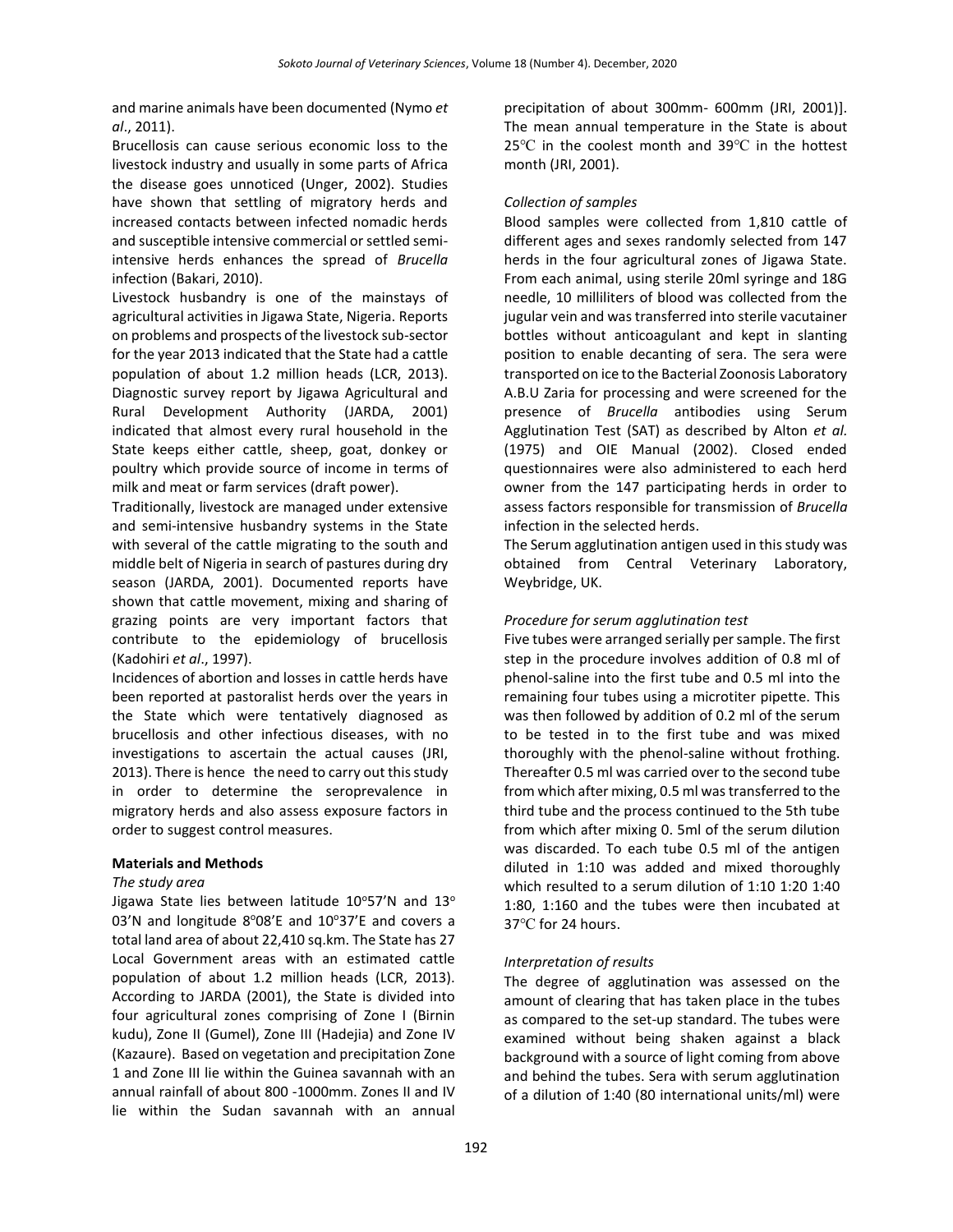considered as positive reactor samples (Alton *et al*., 1975).

#### *Statistical analysis*

Data generated in this study was analyzed using Statistical Package for Social Sciences (SPSS) version 15.0. Prevalence data of *Brucella* was calculated at the level of age sex, Zone and herd. Descriptive statistics such as percentages and frequency were calculated while inferential statistics by means of the Chi-square test or Fisher's exact test at P< 0.05 when the expected frequency in any cell is less than 5, Fisher's exact test was used.

### **Results**

The prevalence of *Brucella* infection from the study herds was found to be 3.37 % (61/1810), 95% CI; 2.58- 4.30.

The prevalence in females was higher 48/1330 (3.6%) compared to males 13/477 (2.7%). Cattle of age group 4-5 years had the highest prevalence 34/479 (7%) compared to 1-2 17/381 (4.5%), 2-3 years 8/399 (2%), 3-4 years 2/251(0.8%) with no positive reactor among less than a year group 0/300 (0%). Seropositive animals according to the Zones was found to be highest in Zone III 26/496 (5.2%) compared to Zone1V 19/486 (3.9%) and Zone I 10/415 (2.4%) and least in Zone II 6/413(1.5%) Herd prevalence was highest in Zone III 12/41 (29%) followed by Zone IV 8/38 (21%) Zone I 6/35(17%) and Zone II 4/33(12%). The overall herd prevalence was 30/147 (20.4%) in the four agricultural Zones in the State (Table 1).

Analysis of the closed ended questionnaire indicated that there was association between quarantine practice, raising multiple species together, sharing of communal pastures and water points with *Brucella* infection in the studied herds P<0.05. The results of the odd ratio indicated that herds that do not practice quarantine and raise multiple species together are 5 times more likely to acquire the infection compared to those that practice quarantine and do not raise multiple species together. The results also showed that herds that graze on communal pastures are 7 times at risk of acquiring the infection compared to those that do not graze along communal grasses. It was also observed that herds that drink water from communal points are 4 times at risk of getting the infection compared to those that do not as indicated by odds ratio. (Table 2).

#### **Discussion**

The prevalence of *Brucella* infection in this study was found to be 3.37% using SAT which was similar to the reported 3.6% by Bakari (2010) among migratory cattle herds in Kano State using the same test. Previous studies using Rose Bengal plate test (RBPT) in the State indicated a higher prevalence of 4.3% (Farouk *et al*., 2011).

SAT is a less sensitive test than RBPT but is a more specific test and thus can minimize false positive results and can be used as a confirmatory test (Blasco *et al*., 1994).

|            |          | Variables | Positive       | Negative | Total | Prevalence |
|------------|----------|-----------|----------------|----------|-------|------------|
| Individual | Age      | <1 year   | 0              | 300      | 300   | 0.0        |
|            |          | 1-2 years | 17             | 398      | 381   | 4.5        |
|            |          | 2-3 years | 8              | 391      | 399   | 2.0        |
|            |          | 3-3 years | $\overline{2}$ | 249      | 251   | 0.8        |
|            |          | 4-5 years | 34             | 445      | 479   | 7.1        |
|            |          | Total     | 61             | 1749     | 1810  | 3.4        |
|            | Sex      | Male      | 13             | 464      | 477   | 2.7        |
|            |          | Female    | 48             | 1282     | 1330  | 3.6        |
|            |          | Total     | 61             | 1746     | 1807  | 3.4        |
|            | Location | Zone I    | 10             | 405      | 415   | 2.4        |
|            |          | Zone II   | 6              | 407      | 413   | 1.5        |
|            |          | Zone III  | 26             | 470      | 496   | 5.2        |
|            |          | Zone IV   | 19             | 467      | 486   | 3.9        |
|            |          | Total     | 61             | 1749     | 1810  | 3.4        |
| Herd       | Location | Zone I    | 6              | 29       | 35    | 17.1       |
|            |          | Zone II   | 4              | 29       | 33    | 12.1       |
|            |          | Zone III  | 12             | 29       | 41    | 29.3       |
|            |          | Zone IV   | 8              | 30       | 38    | 21.1       |
|            |          | Total     | 30             | 117      | 147   | 20.4       |

**Table 1**: Individual (age, sex, location and herd prevalence of Brucella infection in Jigawa State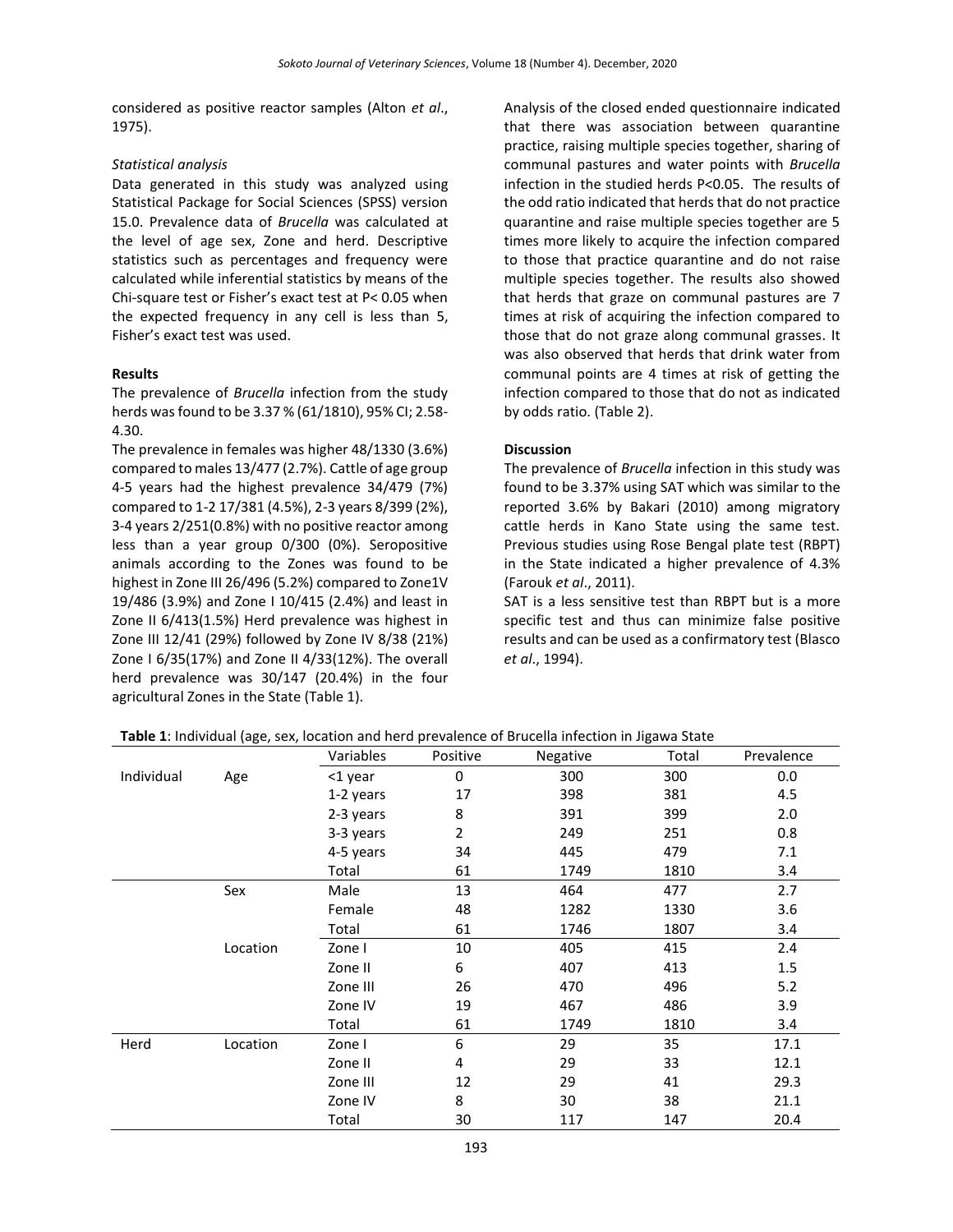|                                                                  |                                                                                                                                                                                                                                | Herds |       |     |       | Odds ratio | 95% CI OR   | p-value                 |
|------------------------------------------------------------------|--------------------------------------------------------------------------------------------------------------------------------------------------------------------------------------------------------------------------------|-------|-------|-----|-------|------------|-------------|-------------------------|
|                                                                  |                                                                                                                                                                                                                                | $+ve$ | $-ve$ | All | %     |            |             |                         |
|                                                                  | Yes                                                                                                                                                                                                                            | 16    | 45    | 61  | 26.23 | 5.76       | 1.82-19.40  | $0.00117^{b}$           |
| Quarantine                                                       | No                                                                                                                                                                                                                             | 5     | 81    | 86  | 5.81  |            |             |                         |
| Raising multiple species                                         | Yes                                                                                                                                                                                                                            | 20    | 97    | 117 | 19.09 | 5.8        | 0.79-124.59 | $0.04120^a$             |
|                                                                  | No                                                                                                                                                                                                                             | 1     | 29    | 30  | 3.33  |            |             |                         |
| Sharing communal pasture                                         | Yes                                                                                                                                                                                                                            | 20    | 93    | 113 | 17.70 | 7.1        | 0.94-14.30  | $0.02137$ <sup>a</sup>  |
|                                                                  | No                                                                                                                                                                                                                             | 1     | 33    | 34  | 2.94  |            |             |                         |
| Sharing water point                                              | Yes                                                                                                                                                                                                                            | 18    | 73    | 91  | 19.78 | 4.36       | 1.13-19.66  | $0.028952$ <sup>a</sup> |
|                                                                  | No                                                                                                                                                                                                                             | 3     | 53    | 56  | 5.36  |            |             |                         |
|                                                                  | Total                                                                                                                                                                                                                          | 21    | 126   | 147 | 14.29 |            |             |                         |
| $\cdot$ $\cdot$<br>$\sim$ $\sim$ $\sim$<br>$- \cdot$ $-$<br>---- | and the set of the set of the set of the set of the set of the set of the set of the set of the set of the set of the set of the set of the set of the set of the set of the set of the set of the set of the set of the set o |       |       |     |       |            |             |                         |

**Table 2**: Exposure factors to Brucella infection in Jigawa State, Nigeria

 $P < 0.05$  significant  $a =$  Fishers exact test  $b =$  Chi-square

Female animals showed higher seropositivity to the infection compared to males and this can be associated with intrinsic biology of the microorganism and its tropism to foetal tissues (Muma *et al*., 2006). Secondly, in all the herds sampled the herdowners keep more females than males because of milk and calves thus more females were sampled than males and that may have contributed to the higher prevalence. Furthermore, documented information has shown that non pregnant females usually become asymptomatic carriers and will continue shedding the organism (Munoz *et al*., 2010). Seropositivity among age groups showed that cattle 4-5 years had the highest prevalence with younger animals presenting a lower prevalence as observed. Several researches described brucellosis to be primarily a disease of adult animals and susceptibility is seen to increase after sexual maturity and pregnancy (Bekele *et al*., 2011; Mai *et al*., 2012; Ana, 2015).

According to the findings from this work there were differences in prevalence between the herds in the four Zones. The highest prevalence obtained from herds in Zone III and Zone IV may be related to mixing of animal at grazing areas since cattle aggregate during the dry season to feed on rice straws which is an abundant feed byproduct in the Zones. Previous studies have shown that cattle congregation can enhance spread of *Brucella* infection among herds (Mai *et al*., 2012).

Analysis of the questionnaires indicted that herds that do not practice quarantine are more likely to acquire *Brucella* infection than those that practice quarantine. This is as shown by odds ratio and this might be attributed to lack of knowledge on quarantine among the herd owners (Farouk *et al*., 2011) thus it is a common practice to introduce new animals directly into their herds without isolation and observation for infection and this may serve as source of introduction of the disease agent to the herds. Similarly, an odd of seropositivity to acquiring *Brucella* infection was found to be high among herds that raise multiple species of animals together and that could lead to Cross infection from infected member in the herds. Prevalence studies have shown that *Brucella* abortus antibodies were detected in sheep raised in the same herds with cattle (Ocholi *et al*., 2005; Al-Majali, 2005).

The high chances of acquiring *Brucella* infection among herds that share communal pastures and water points could be due to the transhumance nature of pastoralist with their cattle in search of pastures and water and also interactions at these places particularly during the dry season thereby enhancing spread of the infection. Similar findings on acquiring the infection via communal pastures were reported by Ajogi (1987; 1988) at Wase and Wawa-Zange grazing reserves in Nigeria and Musa *et al*. (1990) at Southern Darfur Province Sudan.

This study has established the presence of *Brucella* infection using SAT in the study areas. Among the risk factors, age, sex, and location have been identified to play a role in the epidemiology of brucellosis. The questionnaire analysis has also established that lack of quarantine of newly purchased animals, keeping and herding multiple species of animals together, sharing of communal pastures and water points may enhance the spread of the infection in the studied herd.

It is hereby recommended that control measures such as active surveillance involving testing should be carried out in the infected herds in the State. Public education should also be carried out among herdowners on the significance of isolating newly purchased animals before introducing them into their herds. Public education should also be carried out among herdowners on the significance of testing and isolating newly purchased animals before introducing them into their herds. Herdowners should also be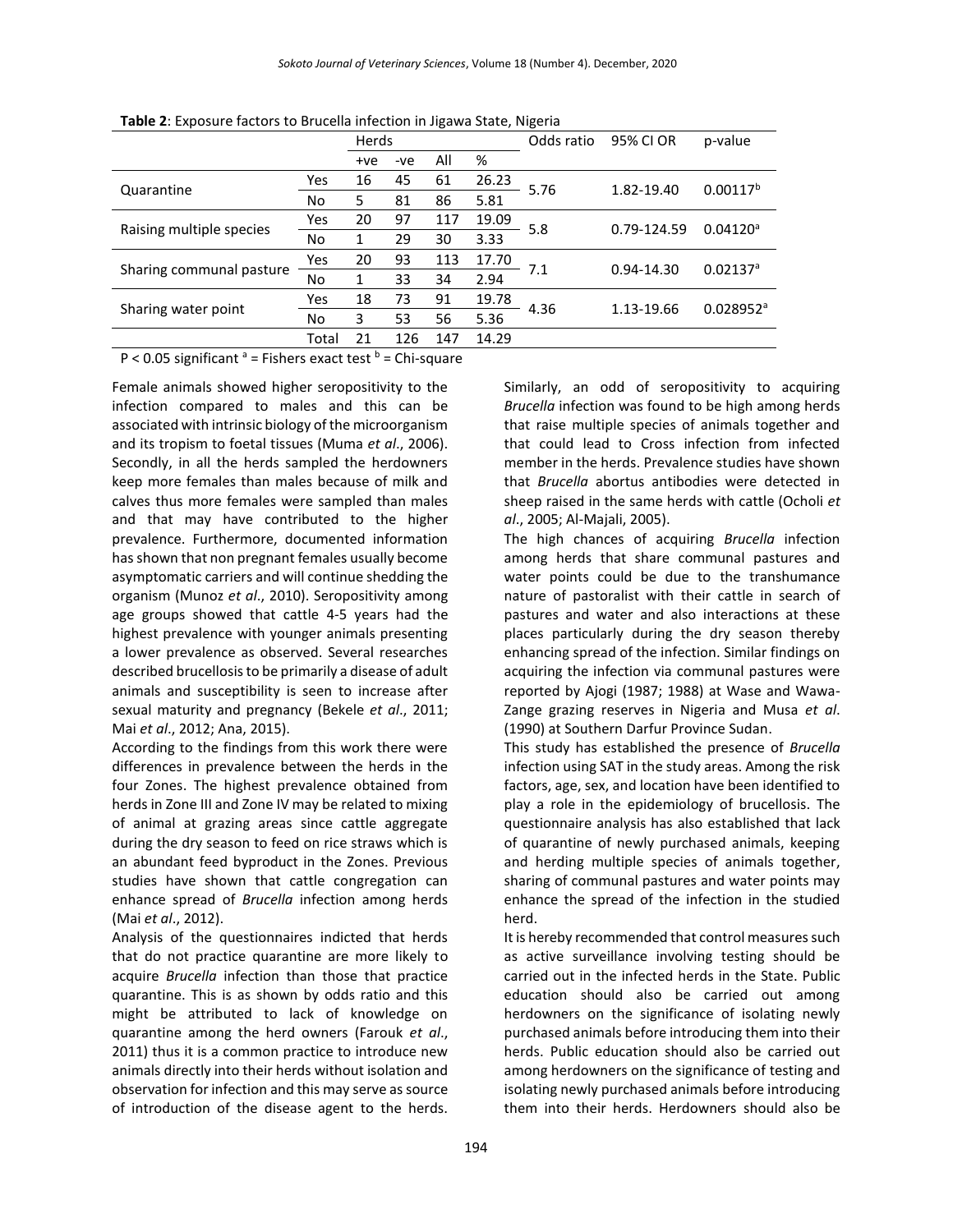educated on the need to separate different species of animals in their herds and minimize herding them together. They should also minimize grazing their animals and congregation along communal grazing areas and water points as they serve as source of getting infection. Calfhood vaccination against brucellosis should also be introduced in cattle herds in the State.

In conclusion, brucellosis is a disease of public health concern considering the important role of domestic animals as potential source of infection.

#### **Acknowledgement**

The authors of this work wish to appreciate the assistance of the technical staff of Animal Reproduction Laboratory at National Animal Production Research Institute (NAPRI) Shika, Ahmadu Bello University, Zaria. We also wish to thank Late Professor J.O.O. Bale for his help in interpreting the SAT results.

### **Conflict of interest**

The authors declare no conflict of interest.

## **References**

- Ajogi I (1987). The epizootiology and socio-economic implication of bovine brucellosis in some Grazing Reserves in Northern Nigeria. Ph.D. Thesis, Department of Veterinary Public Health and Preventive Medicine, University of Ibadan, Nigeria. Pp 6-24.
- Ajogi I (1998). Settling the nomads in Wase and Wawa-Zange grazing reserves in the Sudan savannah zone of Nigeria; Strategies for the control of bovine brucellosis. *Nigerian Veterinary Journal,* **19**(1): 86-94.
- Alton GG, Jones LM & Piezt DE (1975). Laboratory techniques in brucellosis. World Health Organization (WHO) Geneva, 11-64.
- Al-Majali AM (2005). Seroepidemiology of caprine brucellosis in Jordan. *Small Ruminant Research,* **58**(1): 13-18.
- Ana CC, Juan GD & Adosinda MC (2015)- Risk Factors for *Brucella* spp in domestic and wild animals. https://www.intechopen.com/books/updat es-on-brucellosis/risk-factors, retrieved 10- 7-2019.
- Bakari A (2010). Sero-epidemiological studies of bovine brucellosis in pastoralist herds in Kura Local Government area of Kano State. Unpublished M.Sc. Thesis, Ahmadu Bello University Zaria, Nigeria. Pp 53.
- Bekele M, Mohammed H, Tefera M & Tolosa T (2011). Small ruminant brucellosis and community perception in Jijiga district, Somali Regional

State, eastern Ethiopia. *Tropical Animal Health and Production,* **43**(4): 893-898.

- Blasco JM, Garin–Bastuji B, Marin CM, Geirbier G, Fanlo J, Jimenez de Begues MP & Cau C (1994). Efficacy of different Rose Bengal and Complement fixation antigens for the diagnosis of *Brucella melitensis* infection in sheep and goats. *Veterinary Record,* **134**(16): 415-420.
- Blasco JM & Molina-Flores B (2011) Control and eradication of *Brucella melitensis*infection in sheep and goats. Veterinary Clinics of North America: *Food Animal Practice,* **27**(1): 95- 104.
- Farouk UM, Salisu I, Ikwe A & Bale JOO (2011). Prevalence of Bovine Brucellosis and Risk Factors Assessment in Cattle Herds in Jigawa State. *ISRN Veterinary Science*, doi:10.5402/2011/132897.
- JARDA (2001). Jigawa Agricultural and Rural Development Authority Macro Economics of Agricultural Production in Jigawa State Pp12- 13.
- Jigawa Research Institute (JRI) (2013). Progress Report on livestock upgrading programme Pp 2-5.
- Kadohiri M, McDermott JJ, Shoukri MM Kyule MN (1997). Variation in the Prevalence of Antibody to *Brucella* infection in Cattle by Farm Area and District in Kenya. *Epidemiology and Infection,*  doi.10.1017/s0950268896007005.
- Livestock Committee Report (2013). Report on Problems and Prospects of the Livestock Sub-Sector of Jigawa State, Pp 11-25.
- Mai HM, Irons PC, Kabir J & Thompson PN (2012). A large sero-prevalence survey of brucellosis in cattle herds under diverse production systems in northern Nigeria. *BMC Veterinary Research,* doi.10.1186/1746-6148-8-144 8:144.
- Musa MT, Jahans KL & Fadalla ME (1990). Clinical manifestation of brucellosis in cattle of the Southern Dafur Province, Western Sudan. *Journal of Comparative Pathology,* **103**(1): 95–99.
- Muma JB, Samui KL, Siamudaala VM, Oloya J, Matop G, Omer MK, Munyeme M, Mubita C & Skjerve E (2006). Prevalence of antibodies to *Brucella* spp. and individual risk factors of infection in traditional cattle, goats and sheep reared in livestock–wildlife interface areas of Zambia. *Tropical Animal Health and Production,* **38**(3): 195-206.
- Muñoz PM, Boadella M, Arnal M, de Miguel MJ, Revilla M, Martínez D, Vicente J, Acevedo P,